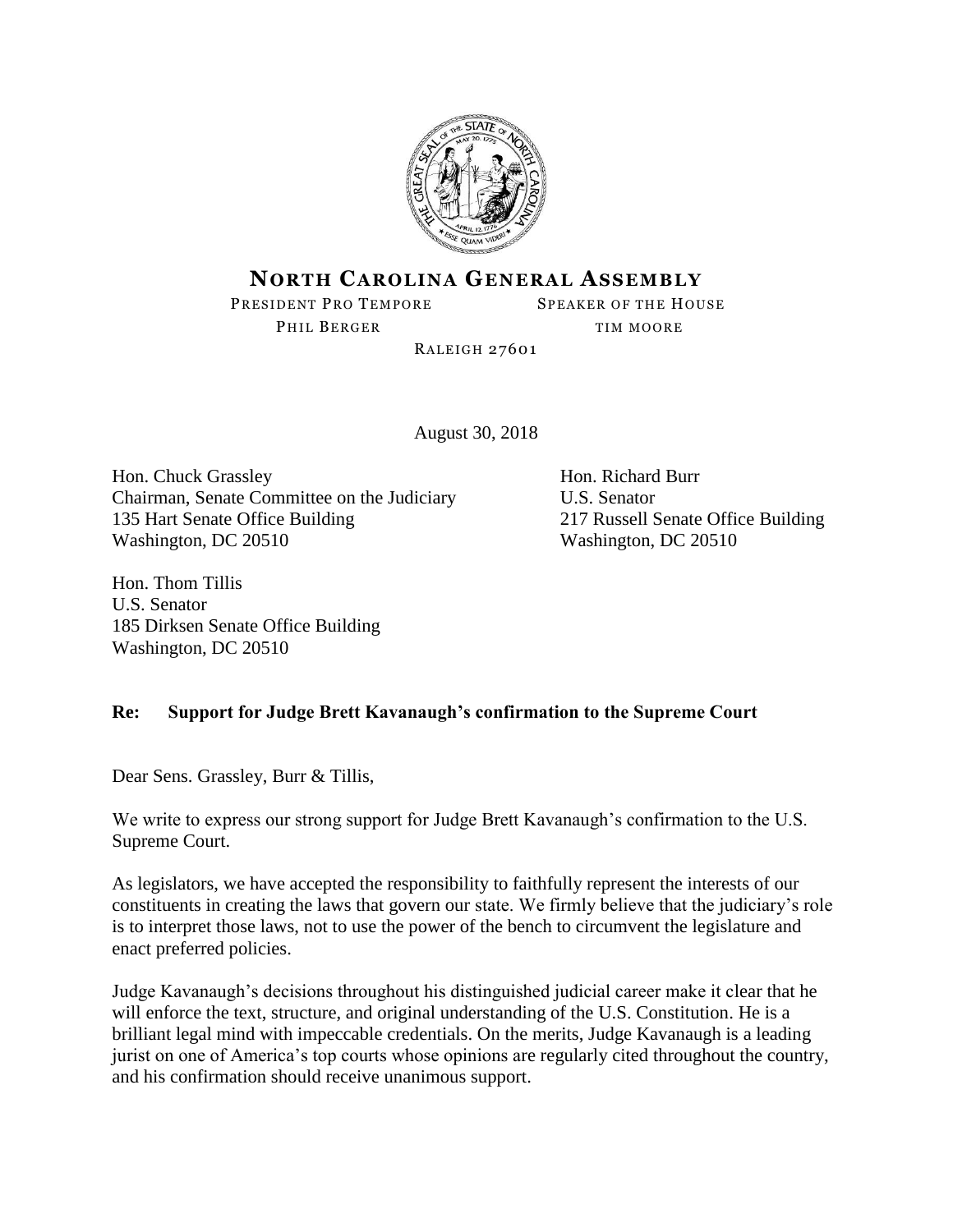We appreciate your work to advance the confirmation of an immensely qualified nominee through the political minefield. We stand ready to assist in any way we can to help ensure Judge Brett Kavanaugh becomes the next U.S. Supreme Court Justice.

Sincerely,

Sen. John Alexander, 15<sup>th</sup> District Sen. Bill Rabon, 8<sup>th</sup> District Sen. Phil Berger, 26th District Sen. Vicky Sawyer, 44<sup>th</sup> District Sen. Dan Bishop, 39th District Sen. Jeff Tarte, 41<sup>st</sup> District Sen. Danny Britt, 13th District Sen. Jerry Tillman, 29<sup>th</sup> District Sen. Harry Brown, 6th District Sen. Tommy Tucker, 35<sup>th</sup> District Sen. Bill Cook, 1st District Sen. Trudy Wade, 27<sup>th</sup> District Sen. Warren Daniel, 46th District Sen. Andy Wells, 42<sup>nd</sup> District Sen. Jim Davis, 50th District Rep. Jay Adams, 96<sup>th</sup> District Sen. Cathy Dunn, 33rd District Rep. Dean Arp, 69<sup>th</sup> District Sen. Chuck Edwards, 48th District Rep. John Bell, 10<sup>th</sup> District Sen. Kathy Harrington, 43rd District Rep. John Blust, 62<sup>nd</sup> District Sen. Ralph Hise, 47th District Rep. James Boles, 52<sup>nd</sup> District Sen. Rick Horner, 11th District Rep. Beverly Boswell, 6<sup>th</sup> District Sen. Brent Jackson, 10th District Rep. John Bradford, 98<sup>th</sup> District Sen. Joyce Krawiec, 31st District Rep. Bill Brawley, 103<sup>rd</sup> District

Senate President Pro Tempore Phil Berger North Carolina House Speaker Tim Moore

Jim May

Sen. Deanna Ballard, 45th District Sen. Shirley Randleman, 30<sup>th</sup> District Sen. Dan Barrett, 34th District Sen. Norman Sanderson, 2<sup>nd</sup> District Sen. Rick Gunn, 24th District Rep. Hugh Blackwell, 86<sup>th</sup> District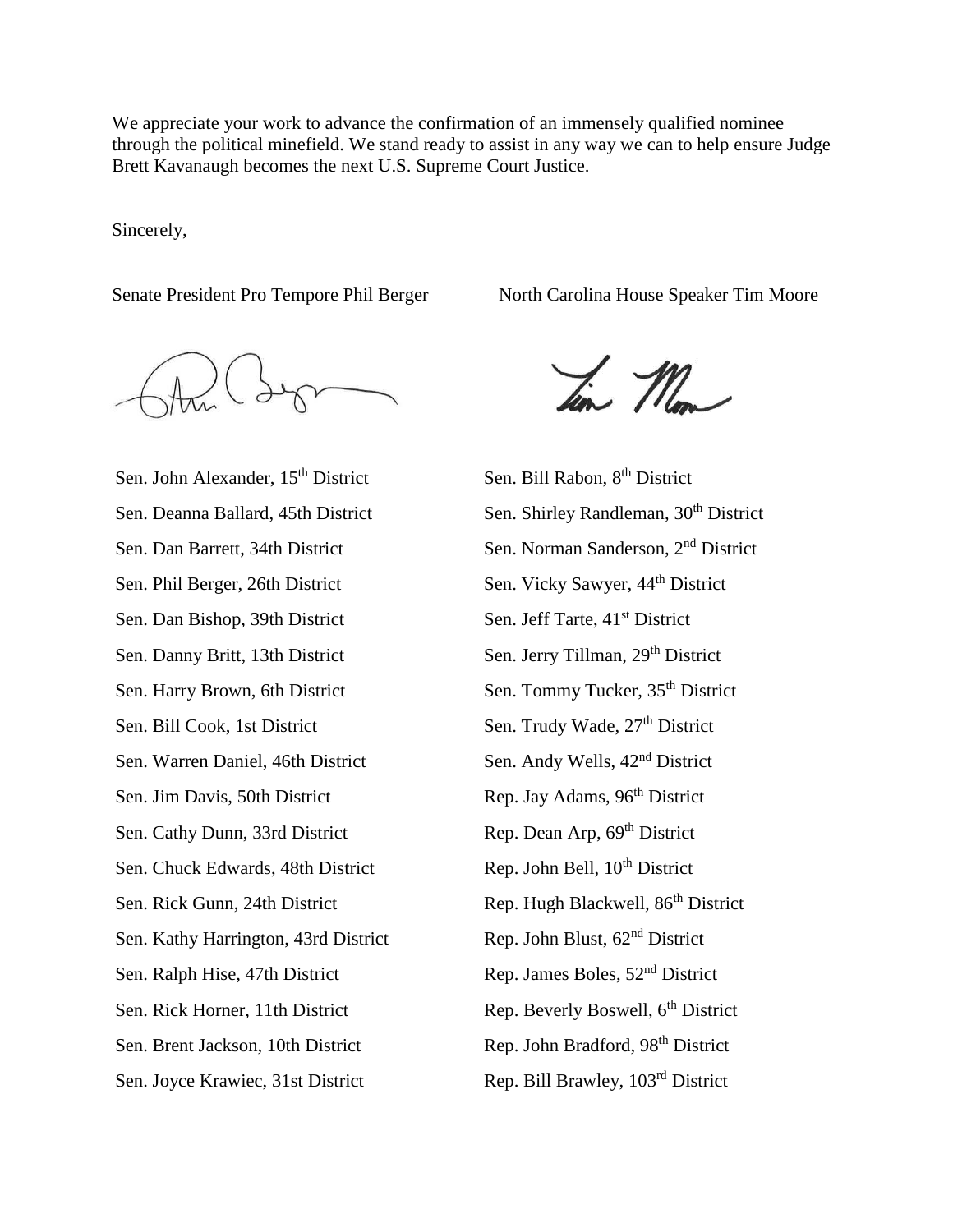Sen. Michael Lee, 9<sup>th</sup> District Rep. William Brisson, 22<sup>nd</sup> District Sen. Tom McInnis,  $25<sup>th</sup>$  District Rep. Mark Brody,  $55<sup>th</sup>$  District Sen. Louis Pate, Jr.,  $7<sup>th</sup>$  District Rep. Justin Burr,  $67<sup>th</sup>$  District Rep. George Cleveland, 14<sup>th</sup> District Rep. Susan Martin, 8<sup>th</sup> District Rep. Jeff Collins, 25th District Rep. Pat McElraft, 13<sup>th</sup> District Rep. Debra Conrad, 74th District Rep. Allen McNeill, 78<sup>th</sup> District Rep. Kevin Corbin, 120<sup>th</sup> District Rep. Tim Moore, 111<sup>th</sup> District Rep. Ted Davis, 19<sup>th</sup> District Rep. Bob Muller, 16<sup>th</sup> District Rep. Josh Dobson, 85<sup>th</sup> District Rep. Larry Pittman, 82<sup>nd</sup> District Rep. Andy Dulin, 104<sup>th</sup> District Rep. Dennis Riddell, 64<sup>th</sup> District Rep. Jeffrey Elmore, 94<sup>th</sup> District Rep. David Rogers, 64<sup>th</sup> District Rep. John Faircloth,  $61<sup>st</sup>$  District Rep. Stephen Ross,  $63<sup>rd</sup>$  District Rep. Carl Ford, 76<sup>th</sup> District Rep. Jason Saine, 97<sup>th</sup> District Rep. John Fraley,  $95<sup>th</sup>$  District Rep. John Sauls,  $51<sup>nd</sup>$  District Rep. Holly Grange, 20<sup>th</sup> District Rep. Mitchell Setzer, 89<sup>th</sup> District Rep. Destin Hall, 87<sup>th</sup> District Rep. Phil Shepard, 15<sup>th</sup> District Rep. Jon Hardister, 59<sup>th</sup> District Rep. Bob Steinberg, 1<sup>st</sup> District Rep. Kelly Hastings, 110<sup>th</sup> District Rep. Sarah Stevens, 90<sup>th</sup> District Rep. Cody Henson, 113<sup>th</sup> District Rep. Scott Stone, 105<sup>th</sup> District Rep. Julia Howard,  $79<sup>th</sup>$  District Rep. John Szoka,  $45<sup>th</sup>$  District Rep. Pat Hurley, 70<sup>th</sup> District Rep. John Torbett, 108<sup>th</sup> District Rep. Frank Iler, 17<sup>th</sup> District Rep. Rena Turner, 84<sup>th</sup> District

Sen. Paul Newton, 36<sup>th</sup> District Rep. Dana Bumgardner, 109<sup>th</sup> District Sen. Ronald Rabin, 12<sup>th</sup> District Rep. Mike Clampitt, 119th District Rep. Jimmy Dixon,  $4<sup>th</sup>$  District Rep. Gregory Murphy,  $9<sup>th</sup>$  District Rep. Nelson Dollar, 36<sup>th</sup> District Rep. Michele Presnell, 118<sup>th</sup> District Rep. Kyle Hall, 91<sup>st</sup> District Rep. Michael Speciale, 3<sup>rd</sup> District Rep. Craig Horn, 68<sup>th</sup> District Rep. Larry Strickland, 28<sup>th</sup> District